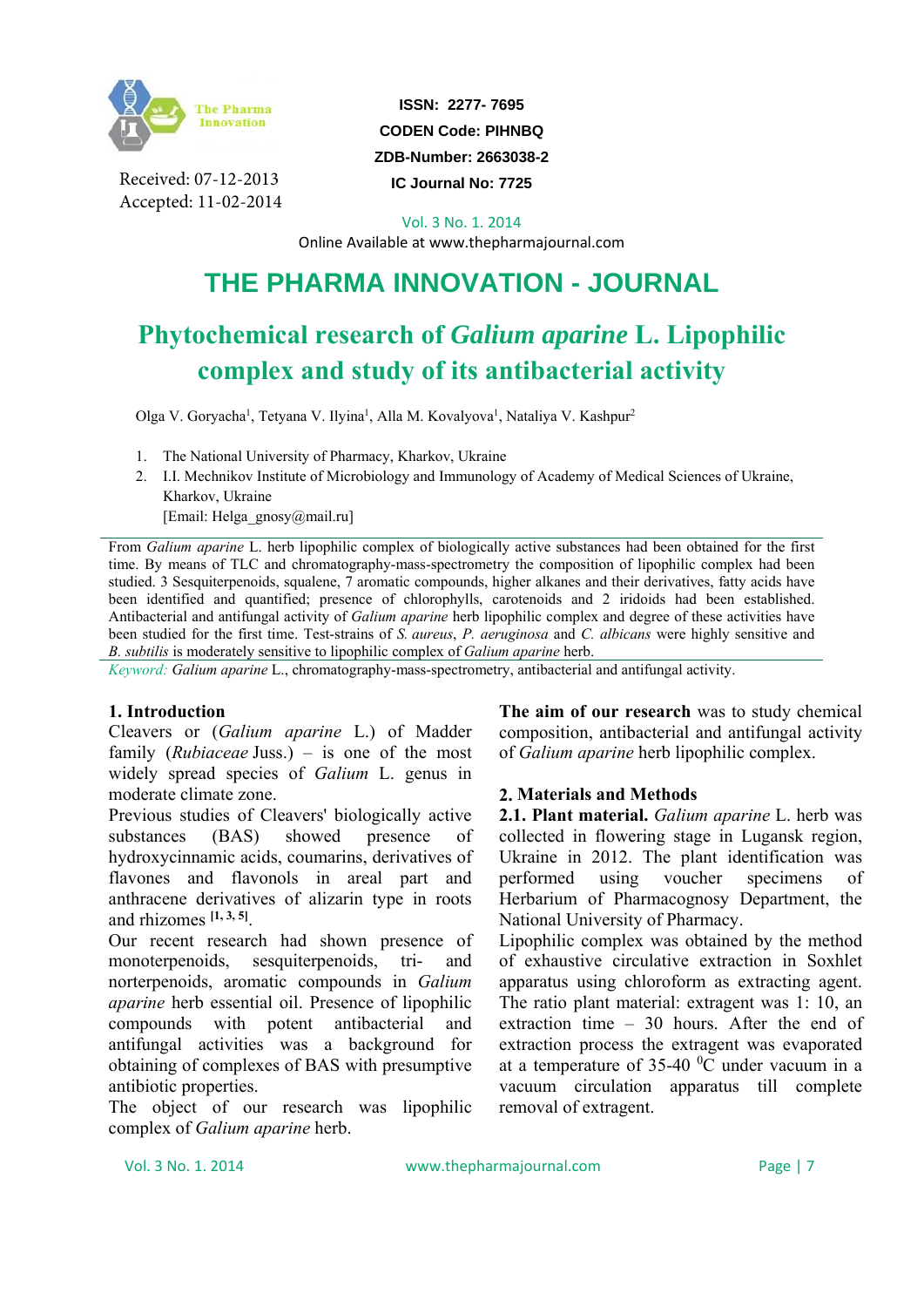**2.2 Study of complex's composition.** By means of TLC using solvent systems ethylacetate-formic acid-water (10:2:3), hexane-acetone (6:2) and hexane-acetone (6:4) and Trimm-Hill, vanillinsulphuric acid and phosphomolybdic acid reagents as spray reagents iridoids, chlorophylls and carotenoids have been identified.

Volatile compounds of lipophilic complex have been studied by chromatography-massspectrometry.

# **2.3 Research of antibacterial and antifungal**

**activity.** According to WHO recommendations for preliminary assessment of antibacterial and antifungal activity we used test-strains of *Staphylococcus aureus* ATCC 25923, *Escherichia coli* ATCC 25922, *Pseudomonas aeruginosa* ATCC 27853, *Proteus vulgaris* ATCC 4636, *Bacillus subtilis* ATCC 6633, *Candida albicans* 885-663.

*In vitro* study had been performed by agar well diffusion method **[4]**. Lipophilic complex was used as 20 g/l solution in absolute alcohol.

The microorganisms susceptibility was measured as a radius of inhibition zone in mm. The quantification of antibiotic activity and determination of minimal inhibitory concentration had been performed by serial dilutions method. Results have been processed statistically by Glantz S. **[2]**.

## **3. Results and Discussion**

The yield of lipophilic complex was 3,02%. It was the oleiferous mass of dark-green colour with specific herbaceous smell. The complex was soluble in chloroform, hexane and acetone, insoluble in water and water-alcohol mixtures.

By means of TLC according to the chromatographic behavior asperuloside and one unknown iridoid, chlorophyll *a*, chlorophyll *b* and two compounds belonging to carotenoids have been identified.

By means of chromatography-mass-spectrometry 36 compounds have been identified and quantified. Composition of *Galium aparine* herb lipophilic complex is represented in Table 1.

| S. N <sub>2</sub> | <b>Retention time, min</b><br>Compound |                                                   | Content, mg/kg |  |
|-------------------|----------------------------------------|---------------------------------------------------|----------------|--|
| $\mathbf{1}$      | 2                                      | 3                                                 | 4              |  |
| $\mathbf{1}$      | 5.63                                   | Benzaldehyde                                      | 23.4           |  |
| $\overline{2}$    | 11.33                                  | Propiophenone                                     |                |  |
| 3                 | 11.70                                  | Cinnamaldehyde                                    |                |  |
| $\overline{4}$    | 11.95                                  | Methylacetophenone                                | 71.8           |  |
| 5                 | 13.30                                  | Caprylic acid                                     | 52.5           |  |
| 6                 | 14.73                                  | 1,2,3,4-Tetrahydro-1,1,6-<br>trimethylnaphthalene | 25.9           |  |
| 7                 | 15.38                                  | Phenylacetic acid                                 | 67.5           |  |
| 8                 | 16.23                                  | 2-Methoxy-4-vinylphenol                           | 68.7           |  |
| 9                 | 17.72                                  | 1,2-Dihydro-1,1,6-trimethylnaphthalene            | 31.4           |  |
| 10                | 17.86                                  | 1,2-Dihydro-1,6,8-trimethylnaphthalene            | 18.2           |  |
| 11                | 18.45                                  | Vanillin                                          | 16.8           |  |
| 12                | 19.28                                  | Capric acid                                       | 95.5           |  |
| 13                | 22.28                                  | Dihydroactinidiolide                              | 218.3          |  |
| 14                | 28.49                                  | Loliolide                                         | 761.2          |  |
| 15                | 29.43                                  | Myristic acid                                     | 504.0          |  |
| 16                | 30.57                                  | Trans-neophitadiene                               | 3485.5         |  |
| 17                | 30.84                                  | Cis-, trans-neophitadiene                         | 747.6          |  |
| 18                | 31.13                                  | Cis-neophitadiene                                 | 1237.5         |  |
| 19                | 31.97                                  | Palmitoleic acid                                  | 436.4          |  |
| 20                | 33.17                                  | Palmitic acid                                     | 13742.2        |  |

**Table 1:** Composition of *Galium aparine* herb lipophilic complex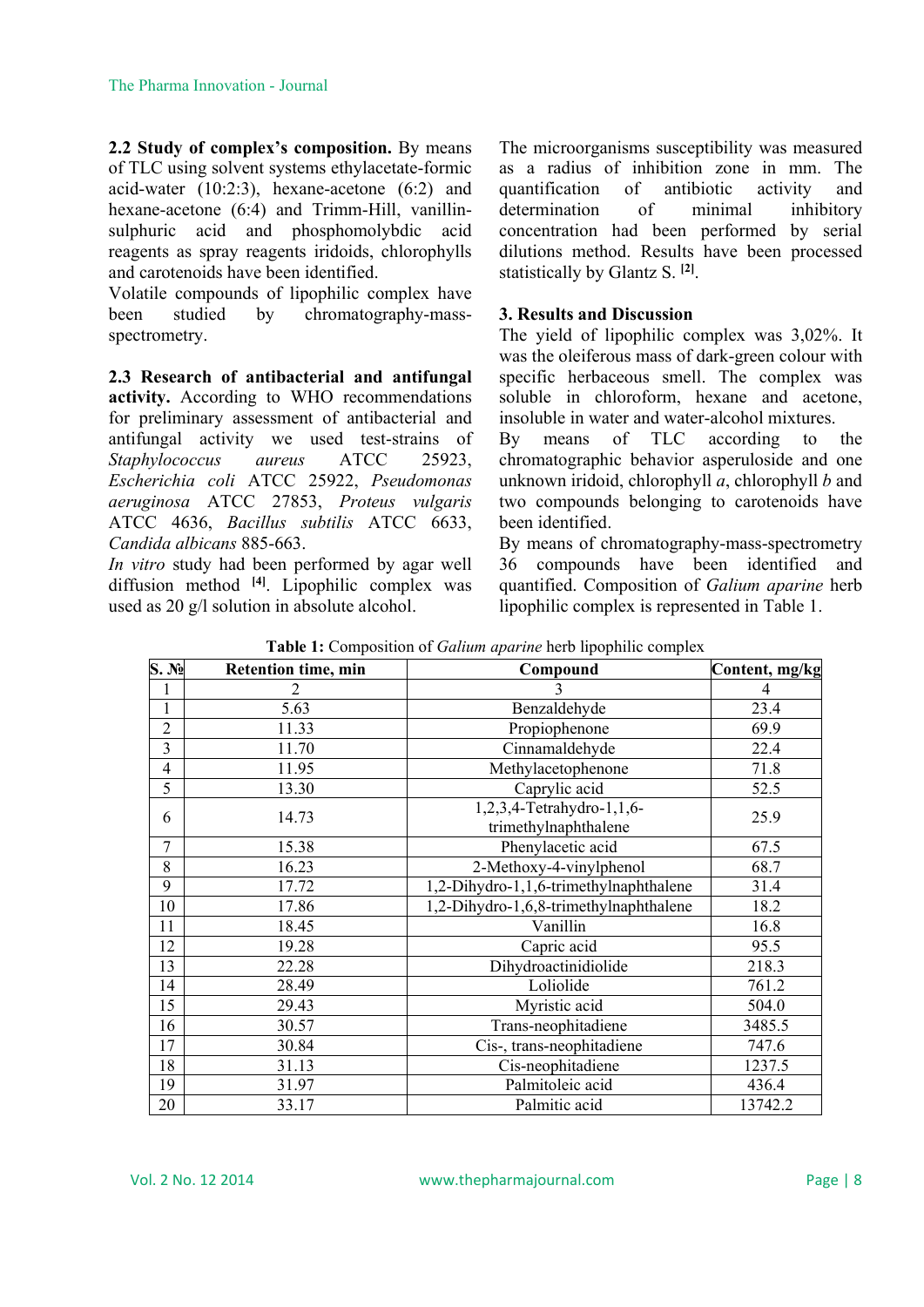#### The Pharma Innovation - Journal

| S. N <sub>2</sub> | <b>Retention time, min</b> | Compound                                 | Content, mg/kg |
|-------------------|----------------------------|------------------------------------------|----------------|
| 21                | 33.72                      | Heptadecanoic acid                       | 220.2          |
| 22                | 34.20                      | Linolenic acid                           | 692.9          |
| 23                | 35.30                      | Linoleic acid                            | 18937.3        |
| 24                | 36.31                      | Tricosane                                | 229.1          |
| 25                | 36.60                      | 4,8,12,16-Tetramethylheptadecane-4-olide | 120.6          |
| 26                | 37.32                      | Tetracosane                              | 65.1           |
| 27                | 38.31                      | Pentacosane                              | 221.2          |
| 28                | 40.20                      | Octacosane                               | 788.5          |
| 29                | 41.05                      | Heptacosane                              | 300.4          |
| 30                | 41.14                      | Squalene                                 | 264.0          |
| 31                | 42.06                      | Nonacosane                               | 3315.9         |
| 32                | 42.71                      | Triacontane                              | 248.5          |
| 33                | 43.31                      | Stigmasta-3,5-diene                      | 127.0          |
| 34                | 43.50                      | Vitamin E                                | 154.0          |
| 35                | 43.52                      | Untriacontane                            | 297.9          |
| 36                | 45.08                      | $\gamma$ -Sitosterol                     | 265.4          |

### **Table 1 continued.**

Content of volatile compounds in *Galium aparine*  herb lipophilic complex was 4.8% of which terpenoids (0.12%) – sesquiterpenoids dihydroactinidiolide and loliolide, triterpenoid squalene; aromatic compounds  $(0.03\%)$ benzaldehyde, propiophenone, cinnamaldehyde, methylacetophenone, phenylacetic acid, 2-

methoxy-4-vinylphenol and vanillin; steroids (0.04%) – stigmasta-3,5-diene and *γ*-sitosterol; higher alkanes and their derivatives (1.1%) and fatty acids (3.5%). Also vitamin E had been identified and quantified (0.01%).

Chromatographic profile of *Galium aparine* herb lipophilic complex is shown on Fig. 1.



**Fig 1:** Chromatographic profile of *Galium aparine* herb lipophilic complex